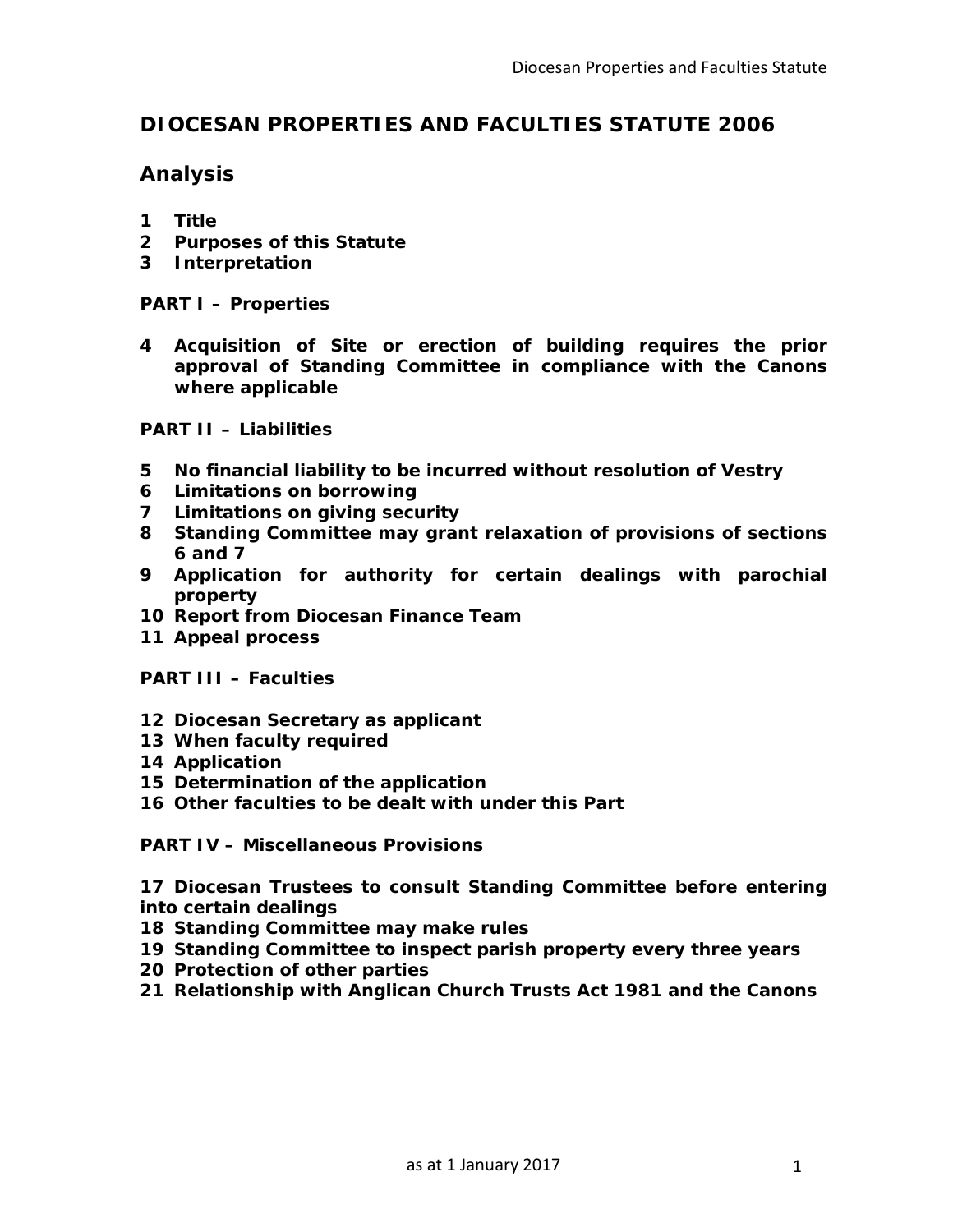# **A Statute to make better provision relating to diocesan properties and liabilities, and the issuing of faculties**

# **1 Title**

This Statute is the Diocesan Properties and Faculties Statute 2006.

# **2 Purposes of this Statute**

The purposes of this Act are:

- (a) to ensure accountability and define responsibility for property developments in this Diocese.
- (b) to ensure that approval steps are clearly defined and understood, ensuring that the aspirations of Parishes are met as well as the requirements of the Diocese.

(c) to maintain the minimum level of control to ensure that these goals are met.

(d) to ensure property developments support the mission objectives of the Diocese.

# **3 Interpretation**

**Assessable Income** shall mean the income of a parish received by that parish during that financial year, -

- (a) Including
	- (i) gifts (other than gifts in memoriam) for specific parish purposes:
	- (ii) the net proceeds of the sale of any asset less than \$5,000:
	- (iii) the net proceeds of any fund-raising activity, except those excluded under paragraph (b) below:
	- (iv) all other income, such as rent, interest, fees, direct giving, and donations; but

(b) Excluding –

- (i) money received by the parish on trust for any other body or person: (ii) bequests and gifts in memoriam, whether for specific parish purposes or general parish purposes:
- (iii) any money raised or received for specific capital works or maintenance projects of \$5,000 or more:
- (v) refunds:
- (vi) funds transferred within the parish accounts:
- (vii) the proceeds of sale of any asset of \$5,000 or more:
- (viii) grants-for-mission.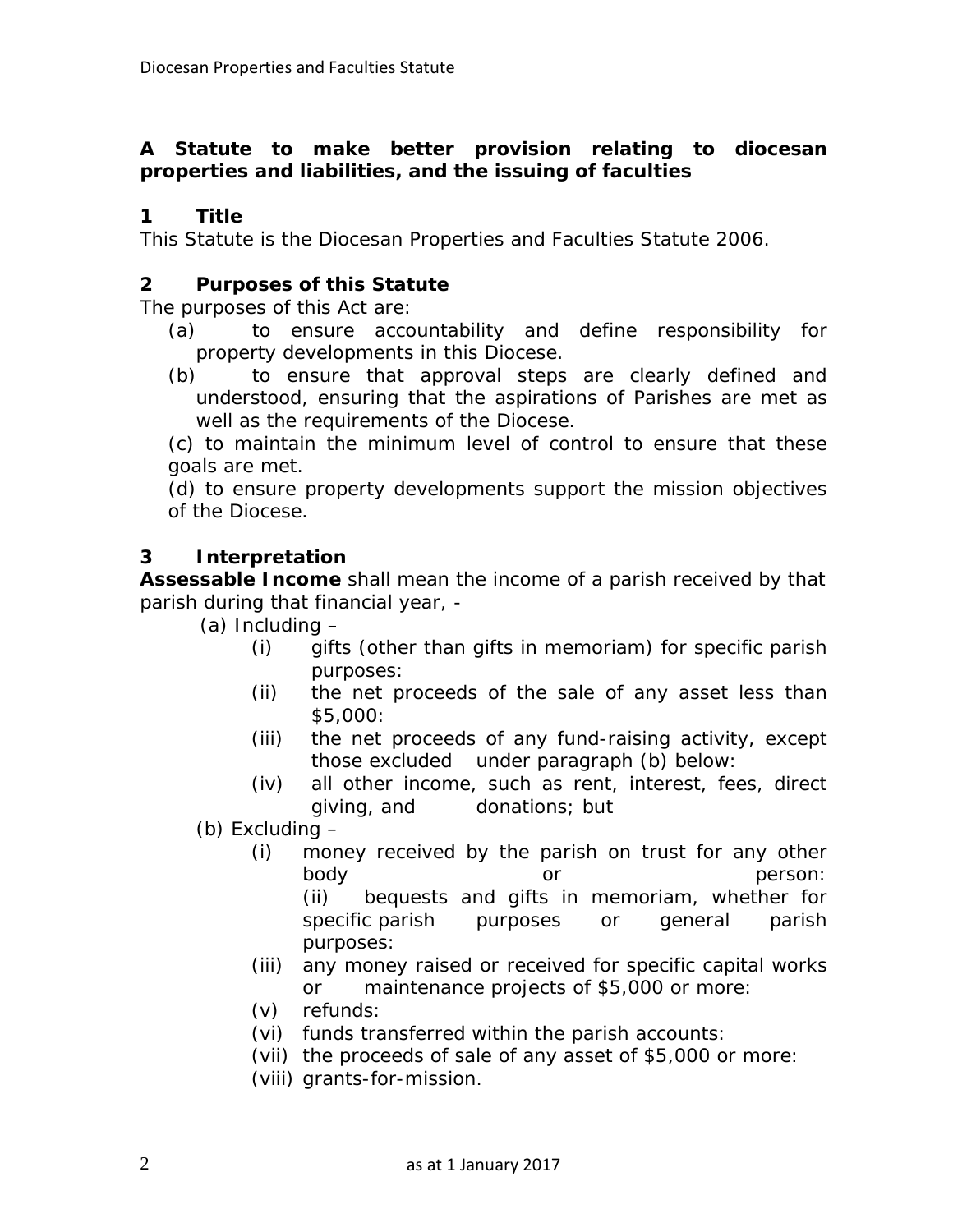**Bishop** includes the Vicar-General

**Canons** means the Canons of the Constitution of the Church in Aotearoa, New Zealand and Polynesia

**Church** includes any parochial building used exclusively for divine service

**Church Building** is any church, vicarage, parish hall or school

**Diocesan Trustees** are the Nelson Diocesan Board of Trustees

**Diocesan Finance Team** is the Diocesan body established under the Diocesan Structures Statute 2005

**Standing Committee** is the Diocesan body established under the Diocesan Structures Statute 2005

**Site** includes so much of the land surrounding a Church Building necessary for the proper and convenient use of that building; and includes land intended to be the site of any such building

**Trustees of Parochial Property** are any trustees, whether or not incorporated, of land situated in any parish or held in trust for any parish, other than the Diocesan Trustees

**The Anglican Church Trusts Act 1981** is the Act of that name enacted by the New Zealand Parliament.

#### **PART I**

#### **PROPERTIES**

#### **4 Acquisition of Site or erection of building requires the prior approval of Standing Committee in compliance with the Canons where applicable**

- (1) A Site for any Church Building may be purchased, accepted or otherwise acquired only with the prior approval of Standing Committee and the Diocesan Trustees where appropriate.
- (2) A Church Building shall be erected and alteration made by way of addition, diminution, or otherwise to any Church Building that may affect the stability or general plan of the building only with the prior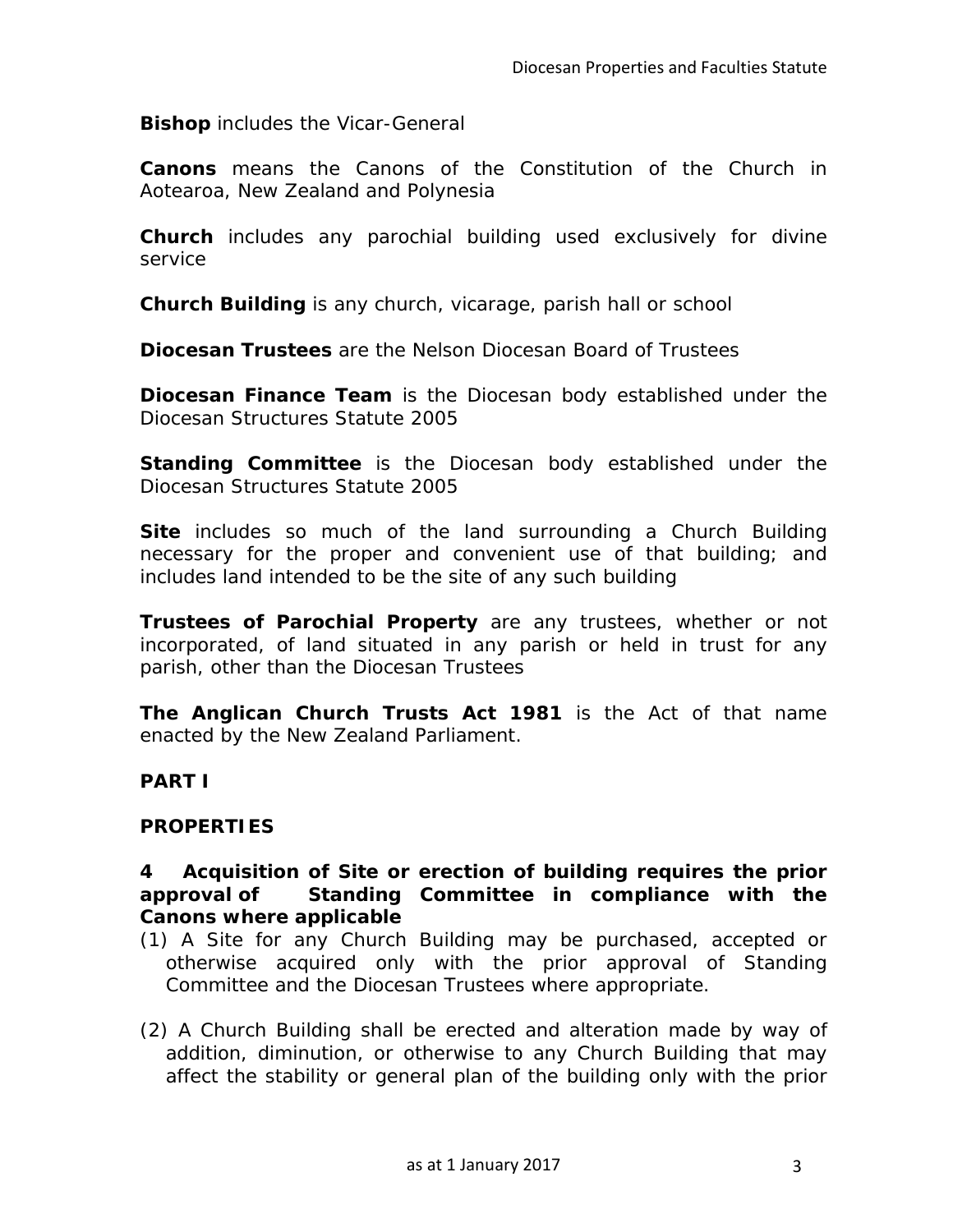approval of the plans and specifications by Standing Committee and the Diocesan Trustees.

- (3) Where the approval of Standing Committee is sought for any proposal under subsection (1) or subsection (2), the proposal must be forwarded to the Diocesan Secretary who must forward it to Standing Committee as soon as possible after obtaining the approval of both a Diocesan Property Consultant and the Chaplain for Church Development (or like position) together with any comments the Diocesan Secretary considers relevant to the proposal.
- (4) The Bishop may waive the requirements of subsection (2) in respect of any alteration that, in the opinion of the Bishop, is of minor importance.

# **PART II**

# **LIABILITIES**

### **5 No financial liability to be incurred without resolution of Vestry**

- (1) Any contract, work or project that involves any financial liability must be undertaken in any parish as part of the activities of that parish, whether by the Vicar, the Churchwardens, or any association of parishioners, only if the contract or work has been first authorised by a resolution of the Vestry.
- (2) The maximum amount a Vestry can spend on any contract, work or project without authorisation from a general meeting of parishioners is \$20,000 or 20% of Assessable Income in the previous year, whichever is the lesser.
- (3) The maximum amount established in subsection (2) must be reviewed annually by Standing Committee which may make an amendment in accordance with any movements in the Consumer Price Index.
- (4) Where the agreement of parishioners is to be sought under subsection (2), the estimated amount of the liability to be incurred must be given in the notice convening the meeting and in the resolution moved at the meeting.

### **6 Limitations on borrowing**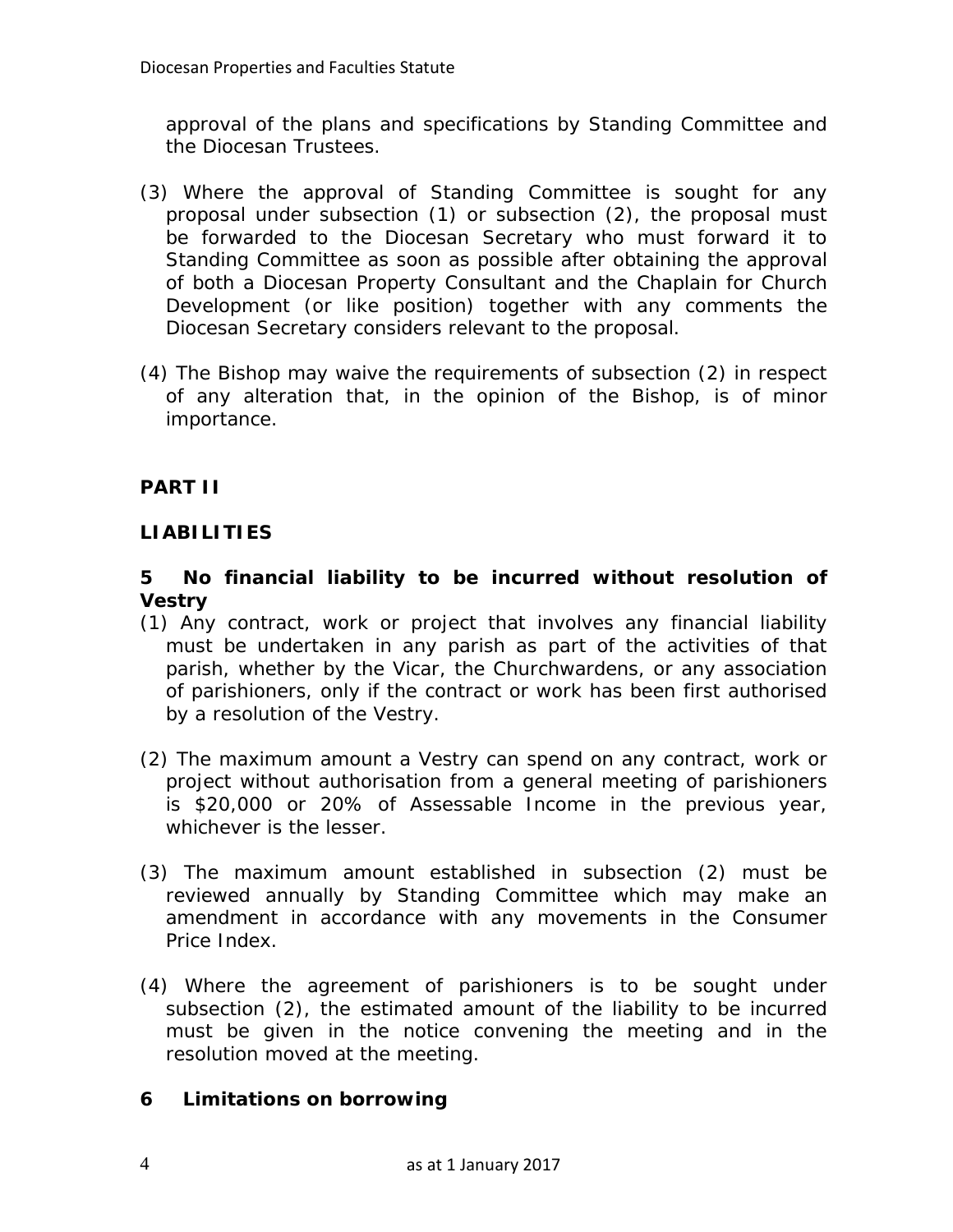- (1) No vestry or other parochial body wishing to authorise or enter into any contract for the acquisition of land, or for the acquisition, erection, renovation, or improvement of any building, must have available, without borrowing, not less than 60% of the total liability involved in the contract.
- (2) In respect of each such contract, in addition to making provision for the interest on the balance of the total liability, the Vestry or other parochial body must make provision to reduce the balance annually such that the total liability is extinguished within 20 years.

# **7 Limitations on giving security**

Trustees of Parochial Property shall not -

- (a) mortgage the Site of any Church Building for the purpose of meeting ordinary expenditure of the parish; or
- (b) mortgage the Site of any Church Building except for purposes connected with that building or its Site or with the provision of a new Church Building or Site in place of the present one.

## **8 Standing Committee may grant relaxation of provisions of sections 6 and 7**

- (1) In particular cases, Standing Committee may relax on special grounds the provisions of sections 6 and 7.
- (2) Every application for such relaxation must be made to Standing Committee in writing, setting out the grounds on which it is made.

### **9 Applications for authority for certain dealings with parochial property**

- (1) No Trustees of Parochial Property shall sell, exchange, mortgage, otherwise dispose of, or lease for a term (including renewals) of more than 21 years any of that property unless they have the authority required by section 3(2)(d) or section 9(2)(d) of The Anglican Church Trusts Act 1981.
- (2) An application for such authority must be made to Standing Committee, stating the reason for the proposed dealing and the purpose to which it is intended to apply the proceeds arising from the dealing.

# **10 Reports from Diocesan Finance Team**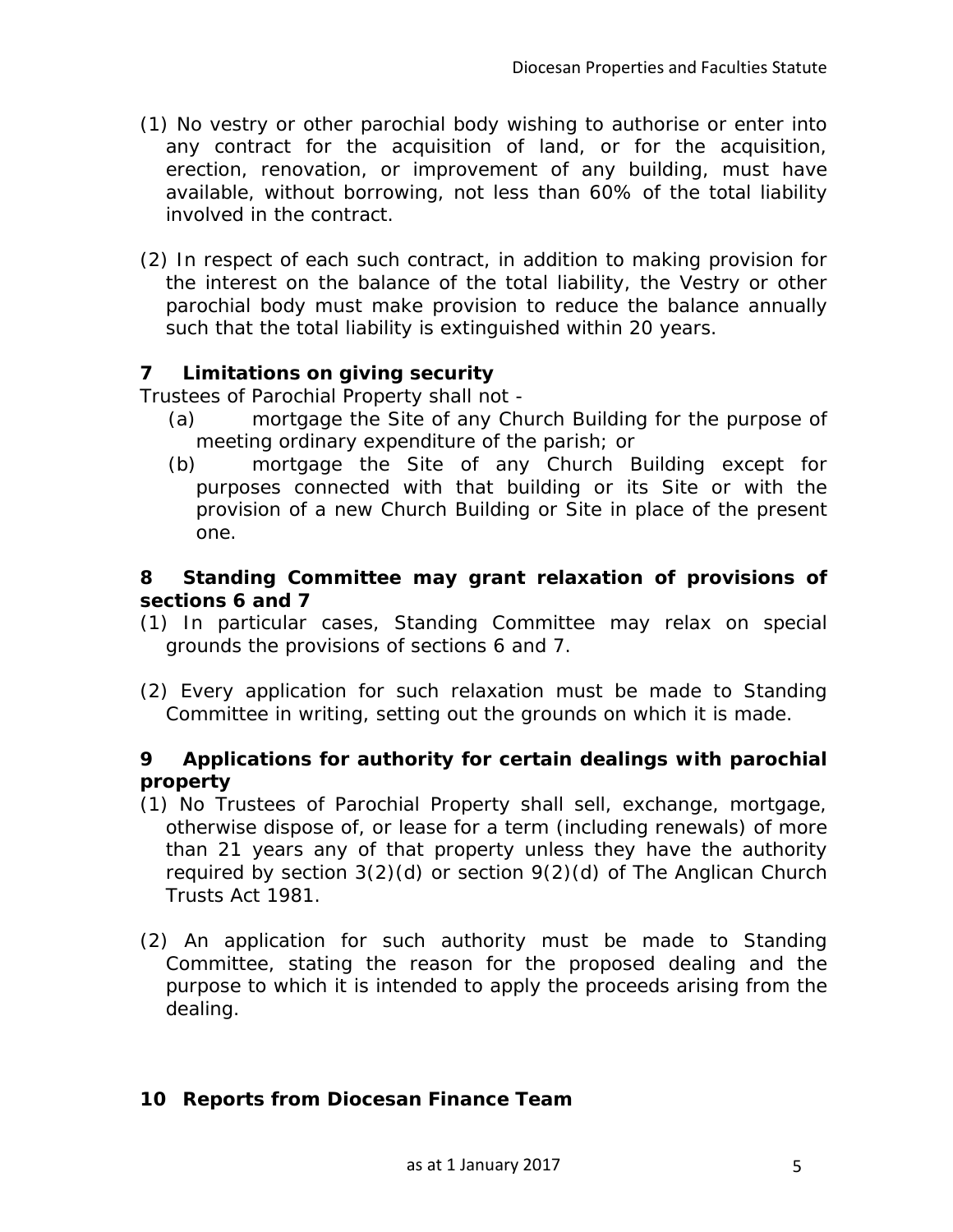Before making its decision on any matter arising under sections 5, 8 and 9, Standing Committee may seek a report from the Diocesan Finance Team.

## **11 Appeal process**

Where an application is declined, there is a right of appeal to the Bishop who would then make a determination.

# **PART III**

# **FACULTIES**

# **12 Diocesan Secretary as applicant**

In this Part, where the Diocesan Secretary is one of the applicants, the Bishop or the Bishop's nominee carries out the Diocesan Secretary's functions.

# **13 When faculty required**

- (1) A faculty must be issued under this Part of this Act before any of the following occurs:
	- (a) any alteration by way of addition, diminution or otherwise in or to the fabric, furniture, lighting installation, monuments or ornaments of any church; or
	- (b) the erection or placing in any church of any article that is required or ought to be dedicated or consecrated.
- (2) The work contemplated must not be commenced until the faculty has been issued, unless the Diocesan Secretary waives the provisions  $(1).$
- (3) In any new church, a faculty must be obtained for all furnishings, installations, monuments and ornaments that are to be placed in it, whether new or transferred from a building previously in use.

# **14 Application**

- (1) The Vicar and Churchwardens of the parish concerned must apply in writing to the Diocesan Secretary for the issue of a faculty.
- (2) The application must include
	- (a) a full description and plan or sketch of the work or article; and
	- (b) a copy of the resolution, certified by the Vicar, of the Vestry approving the proposals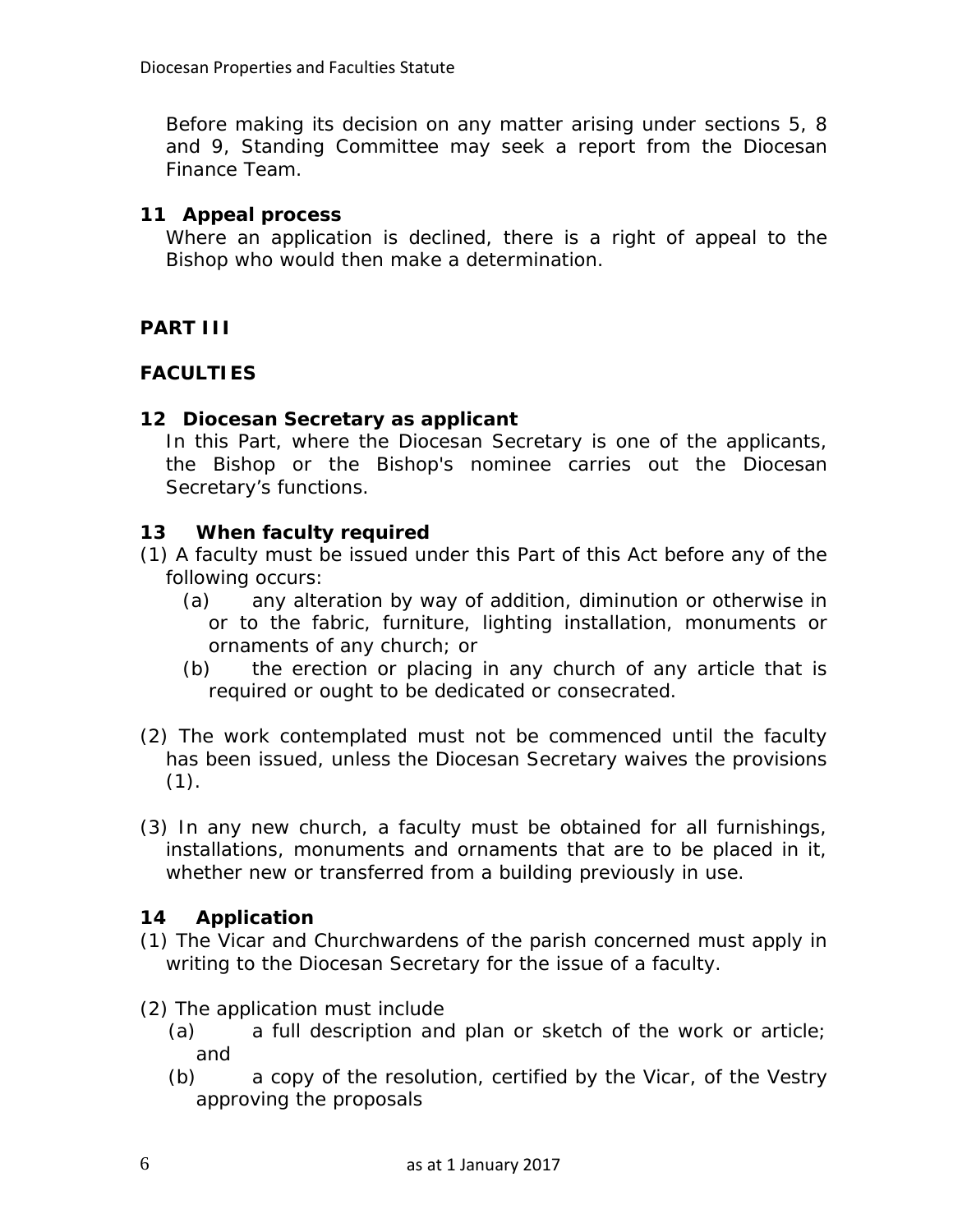(c)a statement showing how the cost has been, or will be met

### **15 Determination of the application**

- (1) The Diocesan Secretary may refer an application to advisors recommended by Standing Committee.
- (2) On receipt of an application, the Diocesan Secretary may ask the applicants for such further information as the Diocesan Secretary considers necessary.
- (3) The Diocesan Secretary may issue or decline a faculty.
- (4) The Diocesan Secretary must give reasons if the application is declined.
- (5) If the Diocesan Secretary declines to issue a faculty, there is a right of appeal to the Bishop who would then make a determination.

#### **16 Other faculties to be dealt with under this Part**

All faculties required under any of the Canons or under any other Statute must be applied for and dealt with under this Part of this Statute.

### **PART IV**

### **MISCELLANEOUS PROVISIONS**

### **17 Diocesan Trustees to consult Standing Committee before entering into certain dealings**

Before selling, exchanging, mortgaging, otherwise disposing of, or leasing a parochial property vested in the Diocesan Trustees, and before applying for an authority required by law for selling, mortgaging, exchanging or leasing any parochial property so vested, the Diocesan Trustees must refer the proposed dealing to Standing Committee and must consider any recommendation made by the Committee.

### **18 Standing Committee may make rules**

Standing Committee may make rules which must not be inconsistent with the provisions of this Act or of The Anglican Church Trusts Act